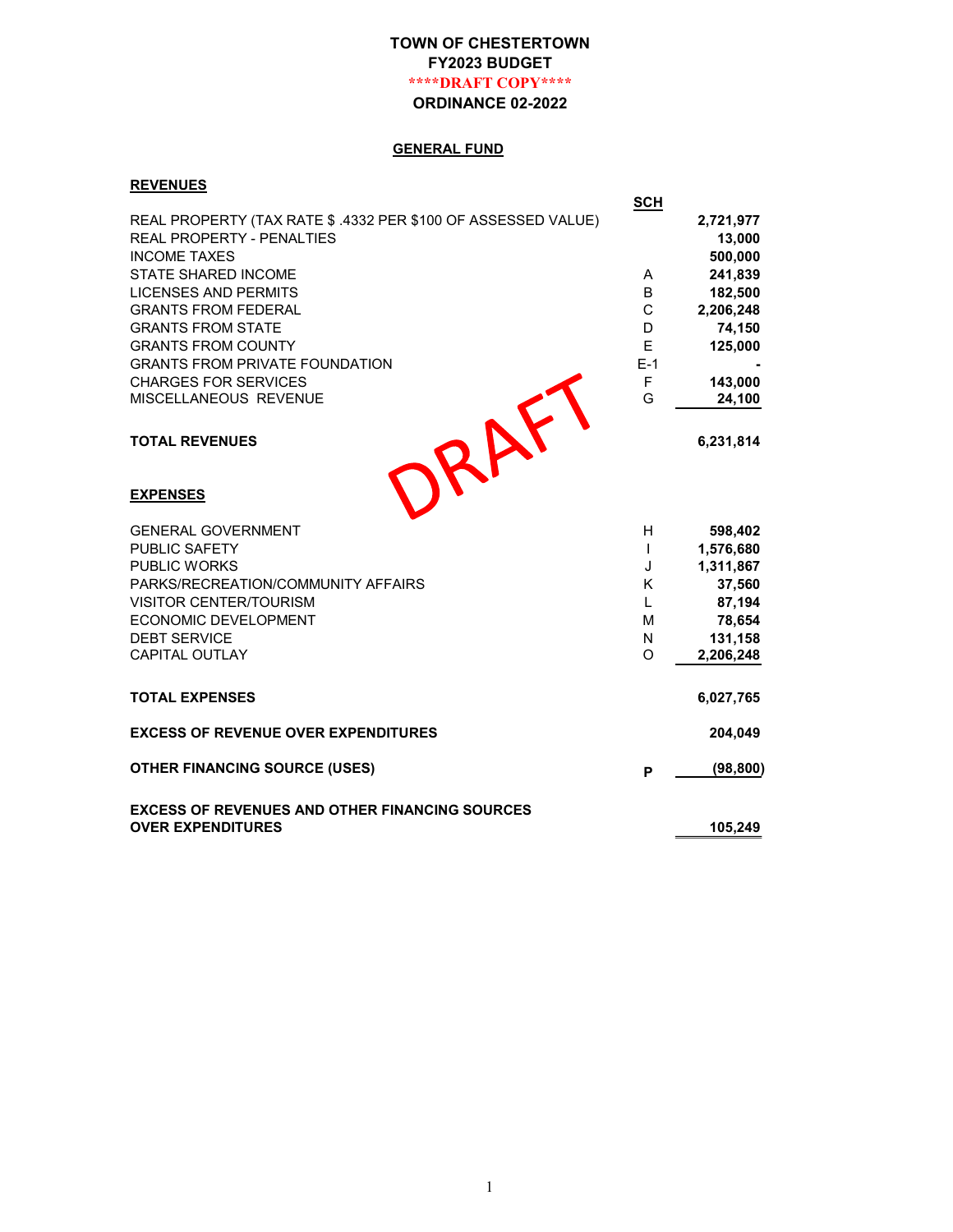#### STATE SHARED INCOME (SCHEDULE A)

| <b>ADMISSION TAX</b>                                      | 500       |
|-----------------------------------------------------------|-----------|
| <b>HIGHWAY USERS</b>                                      | 238,807   |
| <b>BANK SHARES</b>                                        | 2,532     |
| <b>TOTAL (SCHEDULE A)</b>                                 | 241,839   |
| <b>LICENSES AND PERMITS (SCHEDULE B)</b>                  |           |
| <b>BUILDING PERMITS</b>                                   | 90,500    |
| <b>BUILDING CODE REVENUE</b>                              | 12,000    |
| <b>CABLE TV FRANCHISE FEES</b>                            | 60,000    |
| <b>TRADERS LICENSES</b>                                   | 20,000    |
| <b>TOTAL LICENSES AND PERMITS (SCHEDULE B)</b>            | 182,500   |
| <b>GRANTS FROM FEDERAL (SCHEDULE C)</b>                   |           |
| ARPA FUNDS (AMERICAN RESCUE PLAN)                         | 2,206,248 |
| <b>TOTAL GRANTS FROM FEDERAL (SCHEDULE C)</b>             | 2,206,248 |
| <b>GRANTS FROM STATE (SCHEDULE D)</b>                     |           |
|                                                           | 10,000    |
| AMOSS GRANT<br>POLICE PROTECTION                          | 64,150    |
| <b>TOTAL GRANTS FROM STATE (SCHEDULE D)</b>               | 74,150    |
| <u>GRANTS FROM COUNTY GOVERNMENT (SCHEDULE E)</u>         |           |
| MUNICIPAL FUNDING FROM KENT COUNTY                        |           |
| <b>HOTEL TAX</b>                                          | 125,000   |
| TOTAL GRANTS FROM COUNTY GOVERNMENT(SCHEDLE E)            | 125,000   |
| <b>GRANTS FROM PRIVATE FOUNATION (SCHEDULE E-1)</b>       |           |
| GRANTS - PRIVATE FOUNDATION ARTS&ENTERTAINMENT            |           |
| <b>TOTAL GRANTS FROM PRIVATE FOUNATION (SCHEDULE E-1)</b> |           |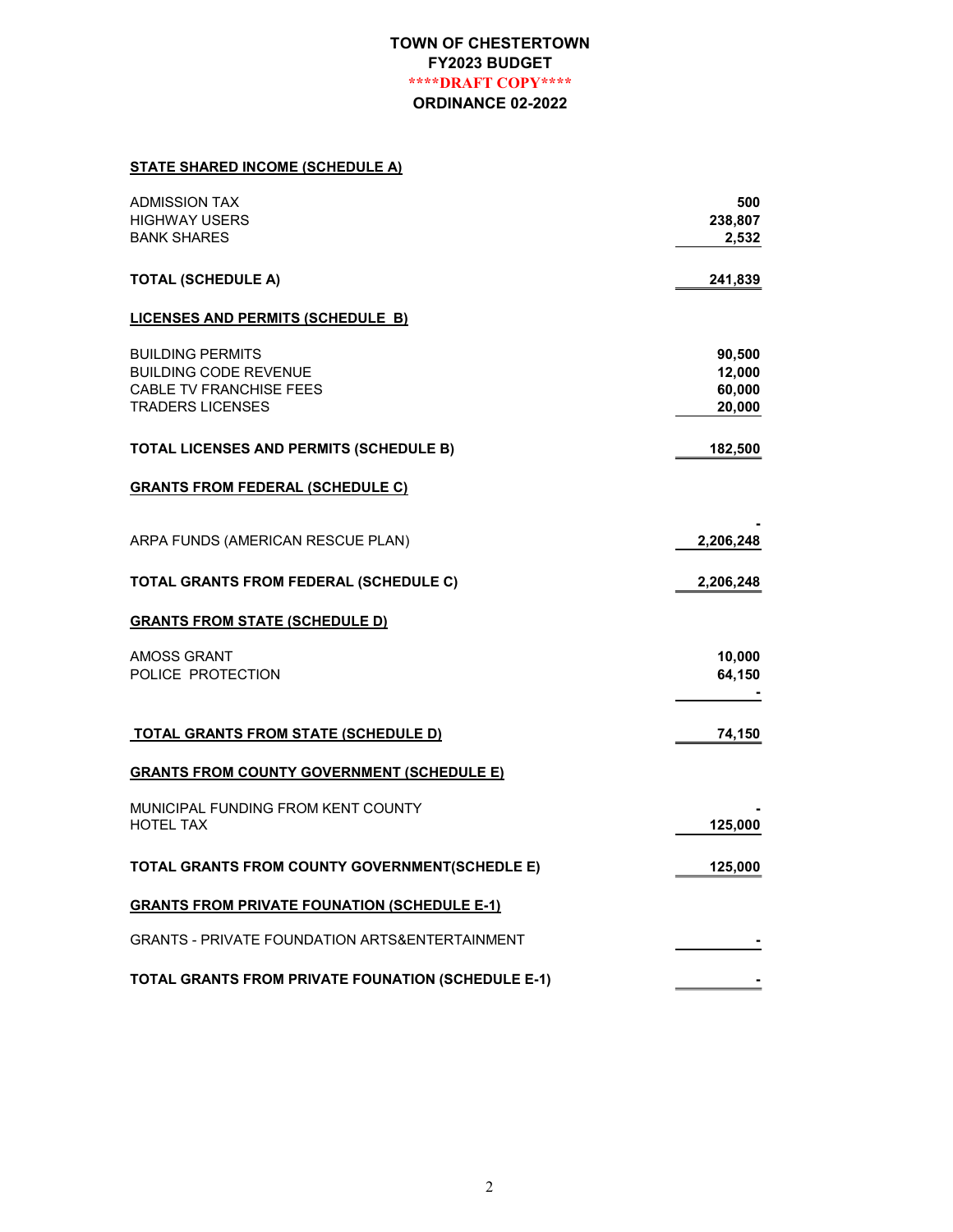#### CHARGES FOR SERVICES (SCHEDULE F)

| <b>FARM/ ARTISANS MARKET</b>                       | 15,000  |
|----------------------------------------------------|---------|
| APPEALS BOARD                                      | 1,000   |
| <b>BRICK SIDEWALK REIMBURSEMENT</b>                | 1,000   |
| SUB DIVISIONS                                      | 500     |
| <b>BULK TRASH PICKUP FEES</b>                      | 8,000   |
| <b>PARKING FINES</b>                               | 3,500   |
| OTHER (SNOW REMOVING, MOWING GRASS)                | 4,000   |
| MUNICIPAL INFRACTIONS (REDSPEED & CIVIL CITATIONS) | 110,000 |
| <b>TOTAL CHARGES FOR SERVICES (SCHEDULE F)</b>     | 143,000 |
| <b>MISCELLANEOUS REVENUE (SCHEDULE G)</b>          |         |
| INTEREST AND DIVIDENDS                             | 300     |
| <b>RENT - PAVILION</b>                             |         |
| <b>RENT - VISITORS CENTER</b>                      | 22,800  |
| SALE OF MAPS, BOOKS, POLICE REPORTS, ETC.          | 1,000   |
| <b>TOTAL MISCELLANEOUS REVENUE (SCHEDULE G)</b>    | 24,100  |

#### GENERAL GOVERNMENT EXPENSES (SCHEDULE H)

#### **LEGISLATIVE**

| <b>MAYOR AND COUNCIL SALARIES</b><br><b>PAYROLL TAXES</b><br><b>WORKMEN'S COMPENSATION</b><br>MEETINGS AND TRAVEL<br>PENSION EXPENSE<br><b>OFFICE SUPPLIES</b>                                                                          | 13,200<br>1,010<br>44<br>6,000<br>2,015<br>500               |
|-----------------------------------------------------------------------------------------------------------------------------------------------------------------------------------------------------------------------------------------|--------------------------------------------------------------|
| <b>TOTAL LEGISLATIVE</b>                                                                                                                                                                                                                | 22,768                                                       |
| <b>EXECUTIVE</b>                                                                                                                                                                                                                        |                                                              |
| <b>SALARIES</b><br><b>PAYROLL TAXES</b><br><b>WORKMEN'S COMPENSATION</b><br>MEDICAL & LIFE INSURANCE<br><b>MEDICAL RETIREE INSURANCE</b><br>MEETINGS AND TRAVEL<br><b>PENSION EXPENSE</b><br>OFFICE SUPPLIES<br><b>WELLNESS PROGRAM</b> | 229,241<br>17,537<br>1,022<br>43,330<br>200<br>25,454<br>200 |
| <b>TOTAL EXECUTIVE</b>                                                                                                                                                                                                                  | 316,985                                                      |
| <b>FINANCIAL ADMINISTRATION</b>                                                                                                                                                                                                         |                                                              |
| <b>SALARIES</b><br><b>PAYROLL TAXES</b><br><b>ACCOUNTING/AUDITING FEES</b>                                                                                                                                                              | 75,932<br>5,809<br>17.550                                    |

CONVENTIONS, MEETINGS, & TRAVEL 250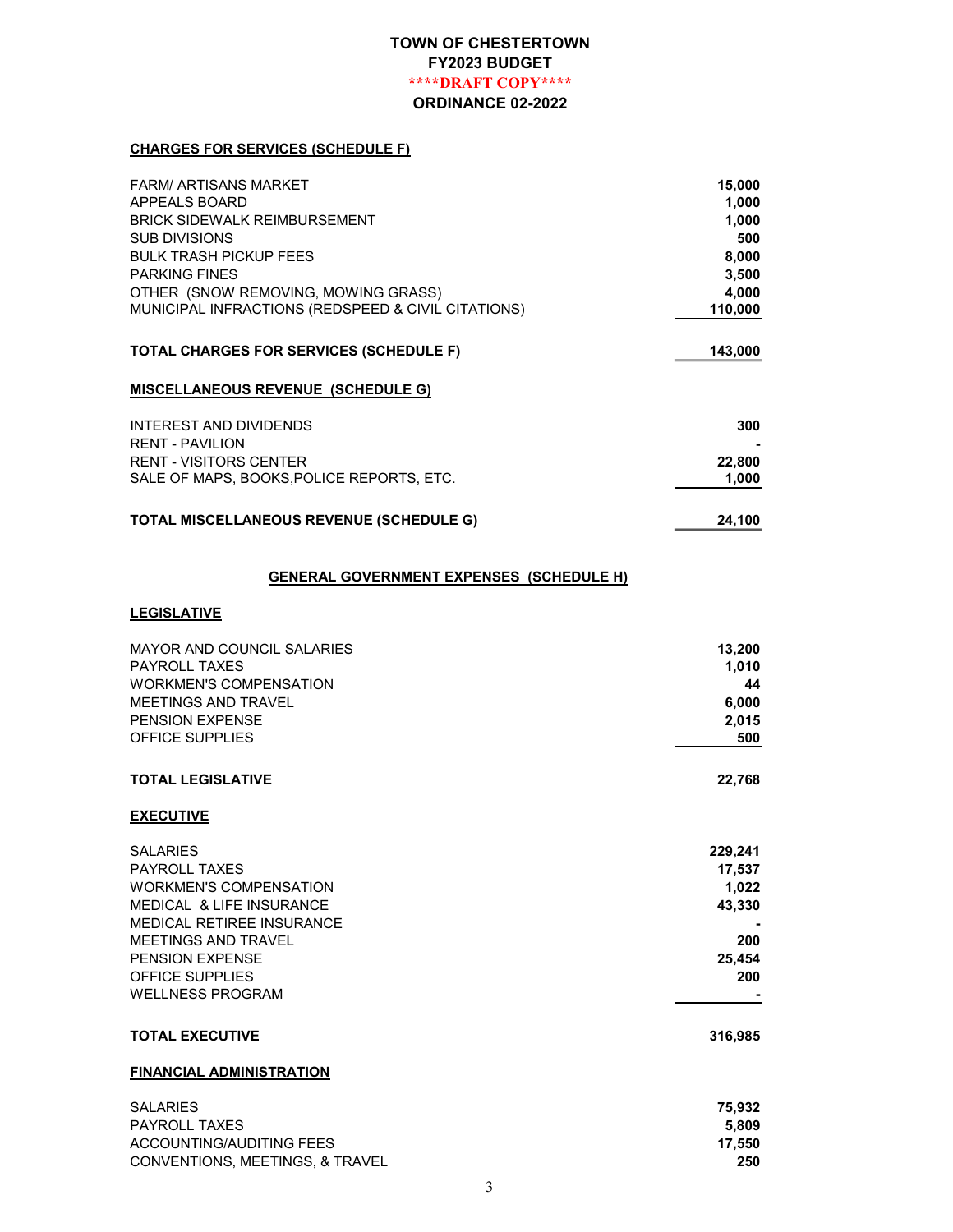| WORKMEN'S COMPENSATION                | 88      |
|---------------------------------------|---------|
| <b>MEDICAL AND LIFE INSURANCE</b>     | 30,043  |
| MEDICAL RETIREE INSURANCE             | 1,000   |
| <b>DATA PROCESSING FEES</b>           | 3,500   |
| <b>OFFICE SUPPLIES</b>                | 10,000  |
| PENSION EXPENSE                       | 8,565   |
| <b>POSTAGE</b>                        | 2,700   |
| <b>DUES &amp; SUBSCRIPTIONS</b>       | 300     |
| <b>FEES</b>                           | 150     |
| PROFESSIONAL FEES                     | 6,000   |
| REPAIRS & MAINTENANCE OFFICE EQUIP    | 5,000   |
| <b>TELEPHONE</b>                      | 5,000   |
| <b>TRAINING &amp; EDUCATION</b>       | 100     |
| <b>LEASE - OFFICE EQUIPMENT</b>       | 2,000   |
| <b>TOTAL FINANCIAL ADMINISTRATION</b> | 173,986 |
| <b>LAW</b>                            |         |
| <b>LEGAL COUNSEL</b>                  | 8,500   |
| ADVERTISING AND LEGAL NOTICES         | 1,200   |
| <b>TOTAL LAW</b>                      | 9,700   |
|                                       |         |
| <b>PLANNING AND ZONING</b>            |         |
| <b>BOARD OF APPEALS</b>               | 650     |
| <b>DUES &amp; SUBSCRIPTIONS</b>       | 1,000   |
| <b>BUILDING INSPECTION FEES</b>       | 15,000  |
| OFFICE SUPPLIES/EQUIPMENT             | 500     |
| CONVENTIONS, MEETINGS, & TRAVEL       | 700     |
| <b>TELEPHONE</b>                      | 600     |
| PERMIT/CODE SOFTWARE SUPPORT          | 850     |
| <b>R&amp;M OFFICE EQUIPMENT</b>       | 500     |
| RECODIFICATION, ZONING, CRITICAL AREA | 500     |
| <b>TOTAL PLANNING AND ZONING</b>      | 20,300  |
| <b>MUNICIPAL PROPERTIES</b>           |         |
| <b>HEATING FUEL</b>                   | 9,500   |
| <b>UTILITIES</b>                      | 11,000  |
| <b>INSURANCE - LIABILITY</b>          | 3,021   |
| INSURANCE - PROPERTY                  | 2,700   |
| <b>REPAIRS &amp; MAINTENANCE</b>      | 10,000  |
| HOUSEKEEPING/SUPPLIES                 | 6,800   |
| <b>TOTAL MUNICIPAL PROPERTIES</b>     | 43,021  |
|                                       |         |
| OTHER GENERAL GOVERNMENT EXPENSES     |         |
| <b>BANK CHARGES</b>                   | 1,400   |
| <b>BOND INSURANCE</b>                 | 625     |
| <b>MML DUES</b>                       | 7,317   |
| DUES AND SUBSCRIPTIONS                | 2,300   |
| <b>ELECTION</b>                       |         |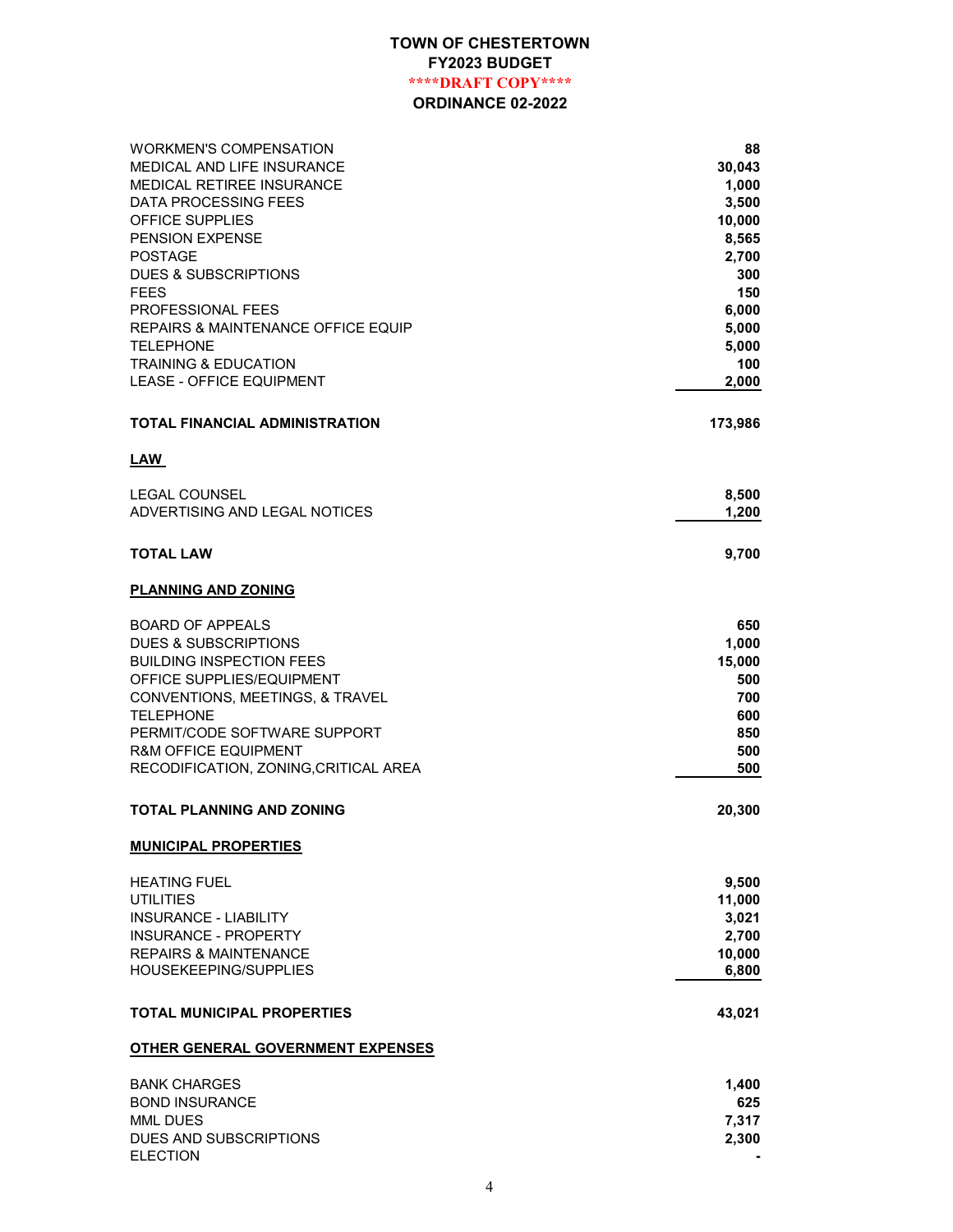| ELECTION LEGAL NOTICES/ADS<br>OTHER - CHESAPEAKE MOVIES LOAN PYMT<br><b>PLAQUES</b> |         |
|-------------------------------------------------------------------------------------|---------|
| <b>TOTAL OTHER GENERAL GOVERNMENT EXPENSES</b>                                      | 11.642  |
| TOTAL GENERAL GOVERNMENT (SCHEDULE H)                                               | 598,402 |

#### PUBLIC SAFETY (SCHEDULE I)

#### POLICE DEPARTMENT

| <b>SALARIES</b>                       | 753,319   |
|---------------------------------------|-----------|
| <b>OVERTIME</b>                       | 65,000    |
| <b>OVERTIME SPECIAL EVENTS</b>        | 9,000     |
| <b>CANINE EXPENSES</b>                | 3,000     |
| CAMERA MAINTENANCE CONTRACT           | 12,000    |
| DATA PROCESSING FEES                  | 8,000     |
| DUES AND SUBSCRIPTIONS                | 1,000     |
| <b>EQUIPMENT</b>                      | 5,000     |
| GAS, OIL AND DIESEL                   | 33,000    |
| HOUSEKEEPING SUPPLIES                 | 5,500     |
| <b>INSURANCE: LIABILITY</b>           | 20,000    |
| <b>PROPERTY</b>                       | 2,500     |
| <b>MEDICAL LIFE</b>                   | 148,324   |
| <b>WORKMEN'S COMP</b>                 | 60,754    |
| INSURANCE HEALTHCARE RETIREE          | 1,000     |
| OPERATING SUPPLIES                    | 5,000     |
| <b>LEGAL FEES</b>                     | 1,800     |
| MEETINGS AND TRAVEL                   | 1,500     |
| <b>OFFICE SUPPLIES</b>                | 3,200     |
| <b>FEES</b>                           | 150       |
| <b>POSTAGE &amp; FREIGHT</b>          | 300       |
| <b>LEGAL NOTICES/ADS</b>              | 2,000     |
| <b>PAYROLL TAXES</b>                  | 63,290    |
| <b>PENSION PLAN EXPENSES</b>          | 144,123   |
| <b>PROFESSIONAL FEES</b>              | 2,500     |
| <b>PUBLIC RELATIONS</b>               | 750       |
| REPAIRS & MAINTENANCE - OFFICE EQUIP. | 5,000     |
| REPAIRS & MAINTENANCE-BUILDINGS       | 14,500    |
| REPAIRS & MAINTENANCE-VEHICLES        | 25,000    |
| SPEED CAMERA PROCESSING FEES          | 51,000    |
| <b>TELEPHONE</b>                      | 12,000    |
| TRAINING AND EDUCATION                | 8,000     |
| UNIFORMS AND CLOTHING                 | 11,250    |
| <b>UTILITIES</b>                      | 13,000    |
| <b>HEATING FUEL</b>                   | 9,000     |
| <b>WELLNESS PROGRAM</b>               | 1,851     |
| <b>XEROX LEASE PAYMENT</b>            | 3,600     |
| <b>TOTAL POLICE DEPARTMENT</b>        | 1,506,211 |
| <b>CROSSING GUARD/METER MAID</b>      |           |
| <b>MEDICAL RETIREE INSURANCE</b>      | 1,000     |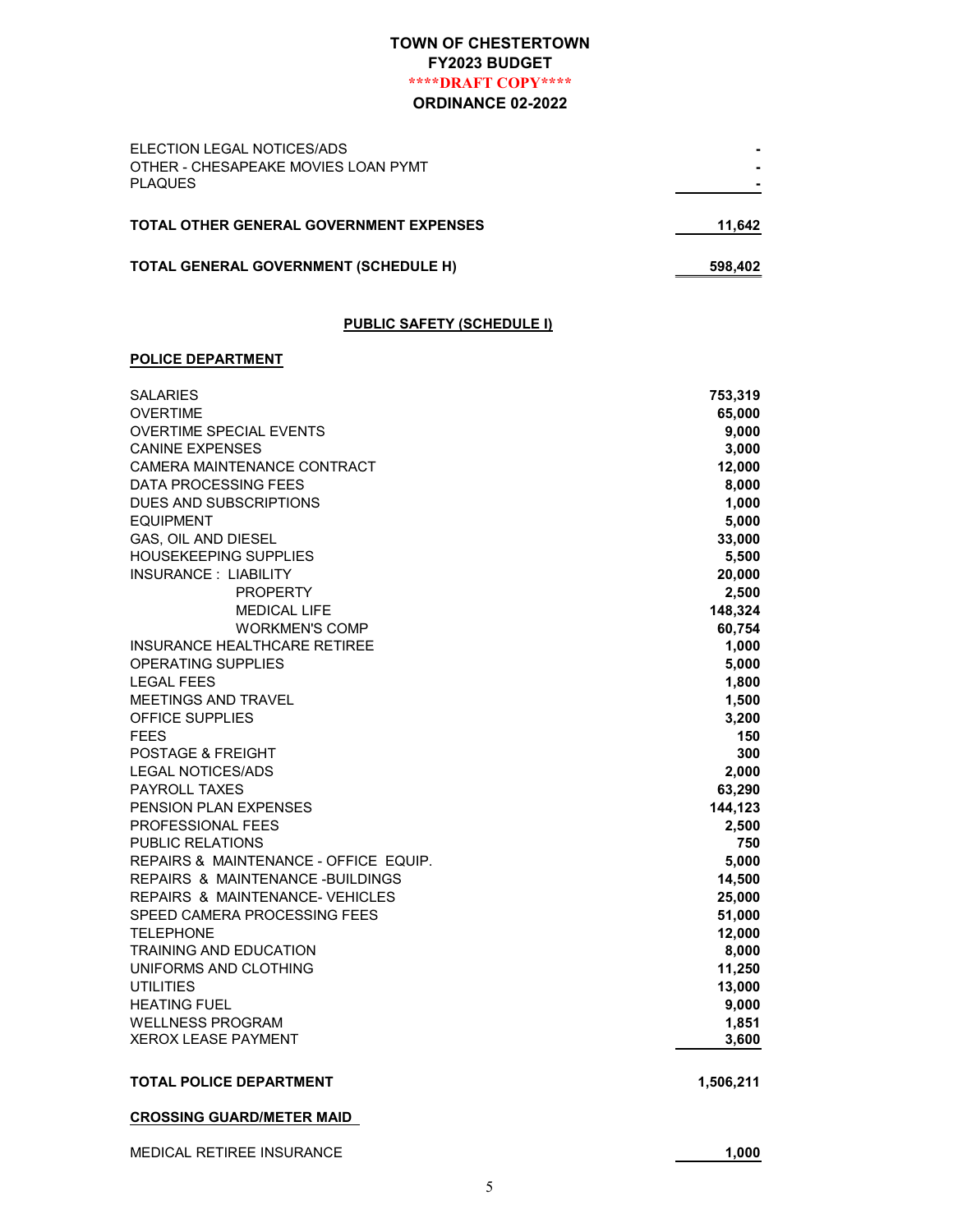| <b>TOTAL CROSSING GUARDS/METER</b>      | 1,000            |
|-----------------------------------------|------------------|
| <b>OTHER PUBLIC SAFETY</b>              |                  |
| <b>FIRE EQUIPMENT</b><br>RESCUE SQUAD   | 49,469<br>20,000 |
| <b>TOTAL OTHER PUBLIC SAFETY</b>        | 69,469           |
| <b>TOTAL PUBLIC SAFTEY (SCHEDULE I)</b> | 1,576,680        |

# PUBLIC WORKS (SCHEDULE J)

#### **HIGHWAY AND STREETS (SCHEDULE N)**

| <b>SALARIES</b>                              | 406,544 |
|----------------------------------------------|---------|
| <b>OVERTIME</b>                              | 27,000  |
| <b>PAYROLL TAXES</b>                         | 33,166  |
| <b>WORKMEN'S COMPENSATION</b>                | 12,558  |
| <b>MEDICAL &amp; LIFE INSURANCE</b>          | 110,810 |
| <b>MEDICAL RETIREE INSURANCE</b>             | 3,000   |
| <b>BRICK SIDEWALK &amp; CONCRETE WORK</b>    | 20,000  |
| <b>FEES</b>                                  | 1,208   |
| DUES & SUBSCRIPTIONS                         | 45      |
| GAS, OIL AND DIESEL                          | 30,000  |
| <b>HOUSEKEEPING/SUPPLIES</b>                 | 250     |
| <b>INSURANCE - LIABILITY</b>                 | 14,639  |
| <b>INSURANCE - PROPERTY</b>                  | 900     |
| <b>LEGAL NOTICES &amp; ADVERTISING</b>       | 500     |
| OPERATING SUPPLIES AND EXPENSE               | 15,000  |
| <b>PENSION EXPENSE</b>                       | 45,629  |
| <b>RENT - CANNON STREET LOT</b>              | 5,000   |
| REPAIRS & MAINTENANCE - BUILDING             | 3,500   |
| <b>REPAIRS &amp; MAINTENANCE - EQUIPMENT</b> | 31,000  |
| <b>REPAIRS &amp; MAINTENANCE - STREETS</b>   | 15,000  |
| <b>REPAIRS &amp; MAINTENANCE - VEHICLES</b>  | 15,000  |
| REPAIRS & MAINTENANCE - OFFICE EQUIPMENT     | 150     |
| SNOW REMOVAL, GRASS MOWING, ETC.             | 20,000  |
| <b>STREET LIGHTING</b>                       | 120,000 |
| <b>TELEPHONE</b>                             | 2,900   |
| <b>OFFICE SUPPLIES</b>                       | 500     |
| <b>TRAINING &amp; EDUCATION</b>              | 250     |
| <b>TREE MAINTENANCE</b>                      | 7,500   |
| <b>TREE PLANTING EXPENSE</b>                 | 2,500   |
| <b>UNIFORMS</b>                              | 5,000   |
| <b>WELLNESS PROGRAM</b>                      | 268     |
| <b>HEATING FUEL</b>                          | 10,000  |
| <b>BRICK SIDEWALK</b>                        | 2,500   |
| UTILITIES (ELECTRIC)                         | 5,000   |
| <b>TOTAL HIGHWAY &amp; STREETS</b>           | 967,317 |
| <b>CANITATION</b>                            |         |

#### SANITATION

WASTE COLLECTION **147,000**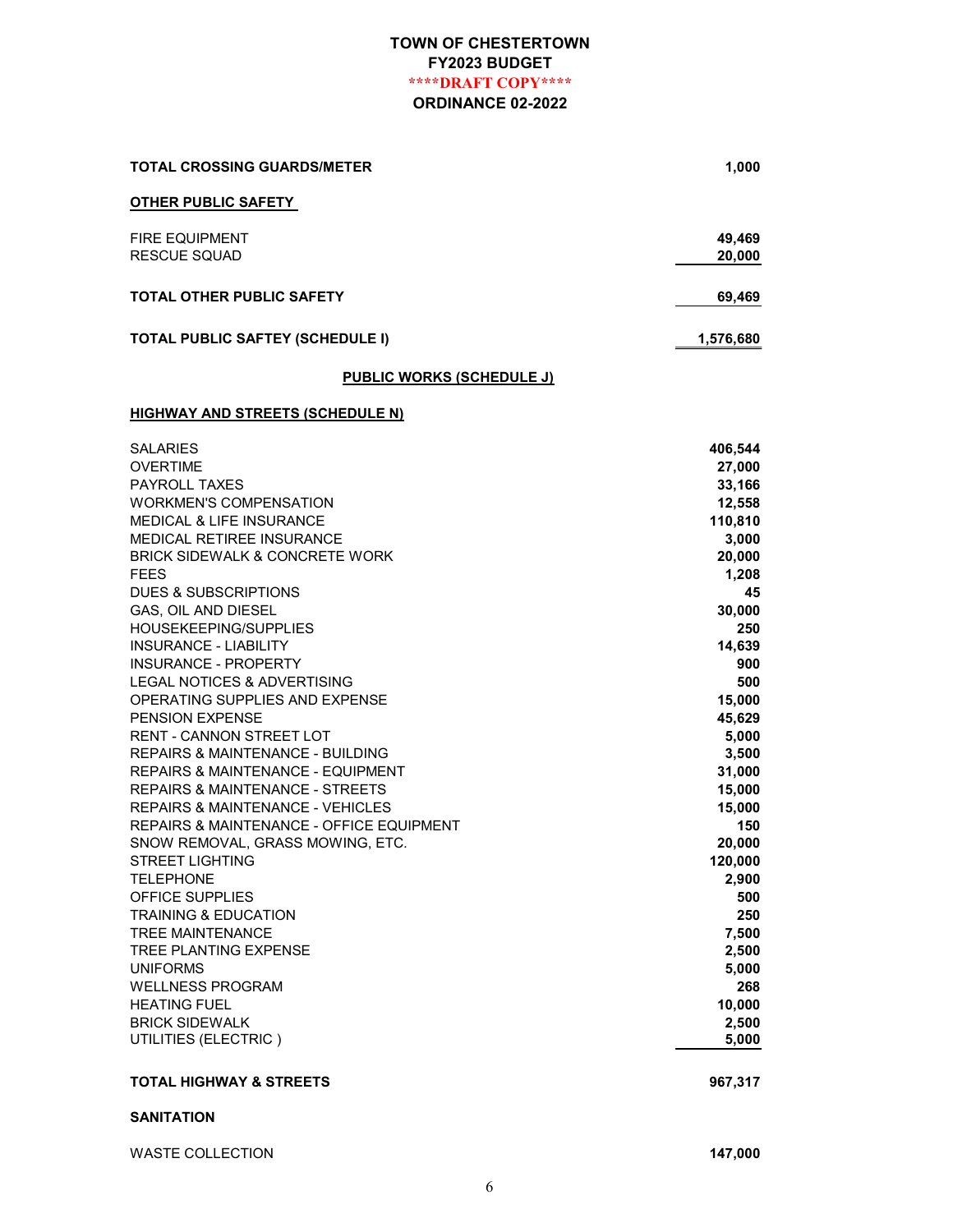| <b>MOSQUITO CONTROL</b><br>LANDFILL AND RECYCLING COSTS<br><b>CURBSIDE PICKUP</b> | 2,550<br>98,000<br>97,000 |
|-----------------------------------------------------------------------------------|---------------------------|
| <b>TOTAL SANITATION</b>                                                           | 344,550                   |
| <b>TOTAL PUBLIC WORKS (SCHEDULE J)</b>                                            | 1,311,867                 |
| <b>PARKS/RECREATION/COMMUNITY AFFAIRS (SCHEDULE K)</b>                            |                           |
| <b>RECREATION ACTIVITIES</b>                                                      | 2,000                     |
| <b>PARK MAINTENANCE</b>                                                           | 20,000                    |
| PUBLIC RELATIONS                                                                  | 10,560                    |
| <b>PLAQUES</b>                                                                    | 1,000                     |
| FARM & ARTISIAN MARKETS                                                           | 4,000                     |
| TOTAL PARKS/RECREATION/COMMUNITY AFFAIRS (SCHEDULE K)                             | 37,560                    |
| <b>VISITOR CENTER/TOURISM (SCHEDULE L)</b>                                        |                           |
| <b>WEB MANAGEMENT</b>                                                             | 9,000                     |
| <b>TOURISM EVENTS</b>                                                             | 3,700                     |
| <b>HOLIDAY PROGRAMS</b>                                                           | 1,000                     |
| <b>SALARIES</b>                                                                   | 35,395                    |
| <b>PAYROLL TAXES</b>                                                              | 2,708                     |
| <b>PENSION EXPENSE</b><br><b>WORKMANS COMPENSATION</b>                            | 2,993<br>79               |
| CLEANING- HOUSEKEEPING SUPPLIES                                                   | 10,000                    |
| <b>INSURANCE LIABILITY</b>                                                        | 2,377                     |
| <b>INSURANCE PROPERTY</b>                                                         | 900                       |
| OPERATING EXP/PUBLIC RELATIONS                                                    | 43                        |
| <b>REPAIRS &amp; MAINTENANCE-BUILDING</b>                                         | 9,000                     |
| <b>TELEPHONE</b>                                                                  | 2,000                     |
| <b>HEATING FUEL</b>                                                               | 4,500                     |
| UTILITIES (ELECTRIC & WATER)                                                      | 3,500                     |
| TOTAL VISITOR CENTER/TOURISM (SCHEDULE L)                                         | 87,194                    |
| <b>ECONOMIC DEVELOPMENT (SCHEDULE M)</b>                                          |                           |
| SALARIES (ARTS & ENTERTAINMENT)                                                   | 17,000                    |
| SALARIES (MAIN STREET DIRECTOR)                                                   | 61,654                    |
|                                                                                   |                           |
| TOTAL ECONOMIC DEVELOPMENT (SCHEDULE M)                                           | 78,654                    |
| <b>DEPRECIATION</b>                                                               |                           |

DEBT SERVICE (SCHEDULE N)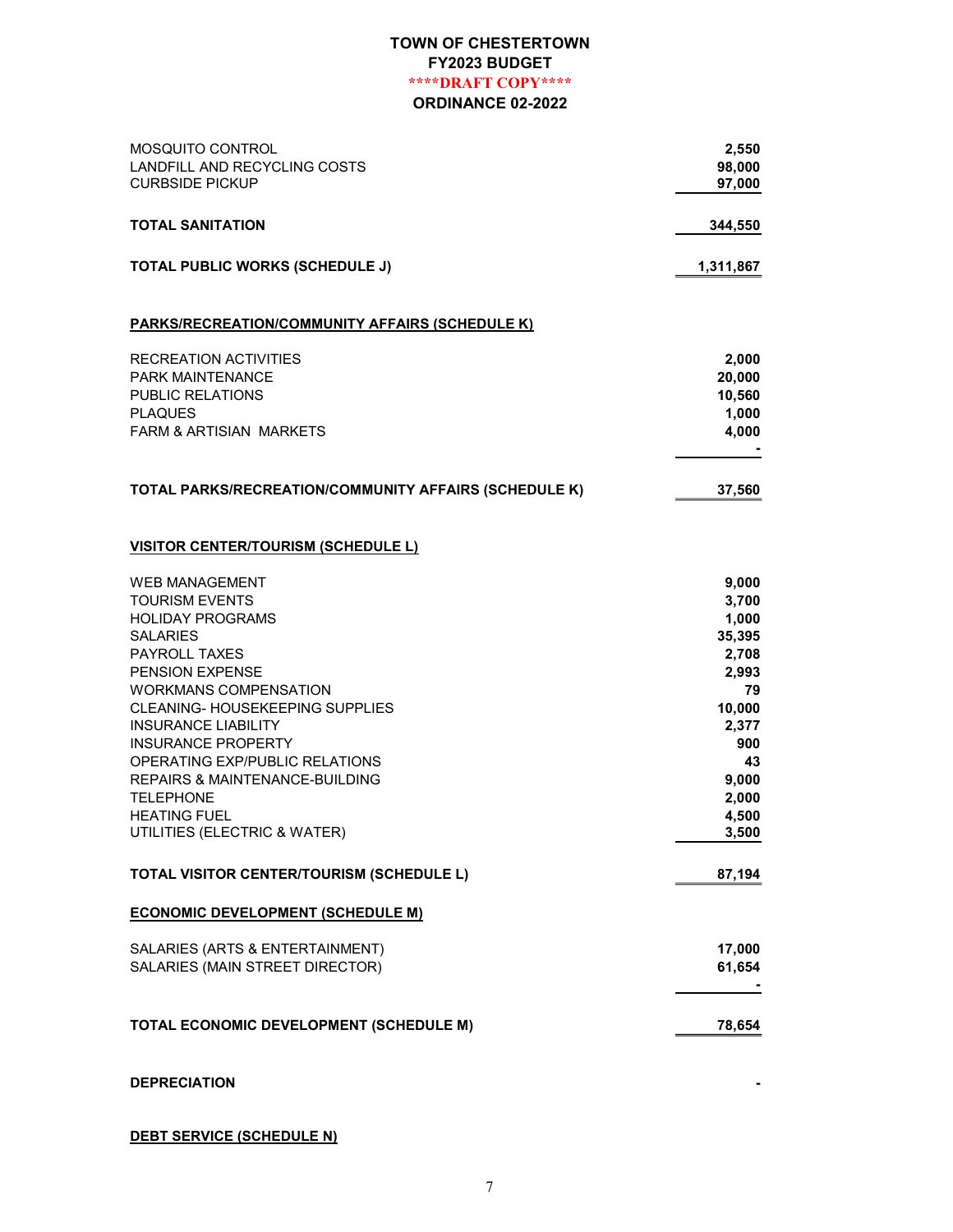#### PRINCIPAL

| USDA LOAN PRINCIPLE - MARINA<br>SKID STEER/COMPACTOR/PICKUP FINANCED Yearly Cost<br>PRINCIPAL PUBLIC SAFETY (POLICE)<br>PRINCIPAL PUBLIC SAFETY (POLICE-CAR LEASES) | 11,864<br>44,998<br>36,306<br>15,879 |
|---------------------------------------------------------------------------------------------------------------------------------------------------------------------|--------------------------------------|
| <b>TOTAL PRINCIPAL PAYMENTS</b>                                                                                                                                     | 109,048                              |
| <b>INTEREST</b>                                                                                                                                                     |                                      |
| USDA LOAN INTEREST - MARINA<br>INTEREST PUBLIC WORKS (HIGHWAYS AND STREETS)<br>INTEREST PUBLIC SAFETY (POLICE)<br>INTEREST PUBLIC SAFETY (POLICE-CAR LEASES)        | 7,608<br>3,800<br>8,550<br>2,151     |
| <b>TOTAL INTEREST PAYMENTS</b>                                                                                                                                      | 22,110                               |
| TOTAL DEBT SERVICE (SCHEDULE N)                                                                                                                                     | 131,158                              |
| <u>CAPITAL OUTLAY (SCHEDULE O)</u>                                                                                                                                  |                                      |
| <b>GENERAL GOVERNMENT</b>                                                                                                                                           |                                      |
| ARPA Funds Remaining to be spent<br><b>STREETS REPAVING</b>                                                                                                         | 2,206,248                            |
| TOTAL CAPITAL OUTLAY (SCHEDULE O)                                                                                                                                   | 2,206,248                            |
| <b>OTHER FINANCING SOURCES (USES)</b>                                                                                                                               |                                      |
| DUE TO MARINA (BOND PRINCIPLE)                                                                                                                                      | (98, 800)                            |
| TOTAL OTHER FINANCING SOURCES (USES)                                                                                                                                | (98, 800)                            |
|                                                                                                                                                                     |                                      |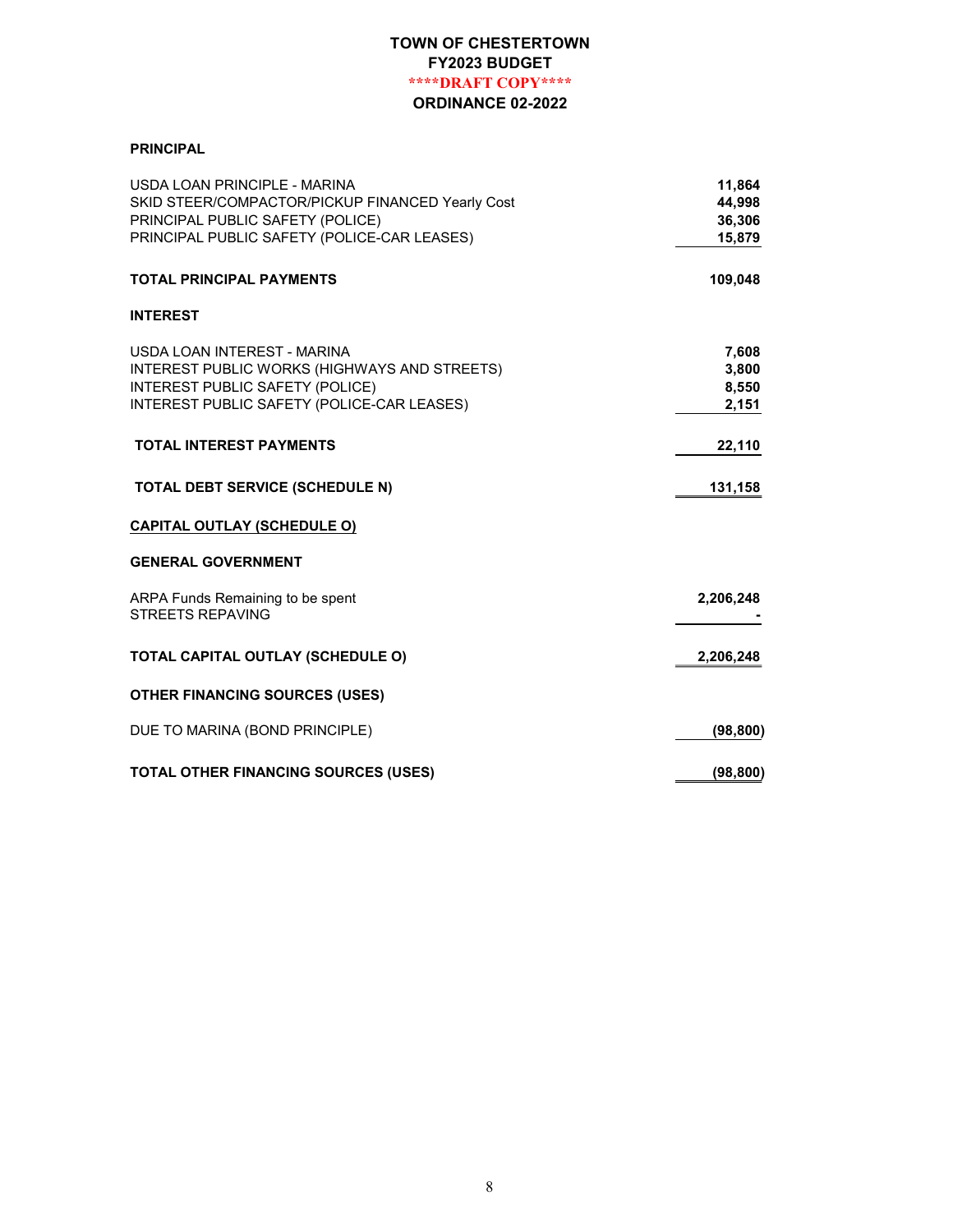#### CHESTERTOWN MARINA

#### REVENUES

| <b>OPERATING REVENUES</b><br><b>NON OPERATING REVENUES</b> | 267,398<br>98,850  |
|------------------------------------------------------------|--------------------|
| <b>TOTAL REVENUES</b>                                      | 366,248            |
| <b>EXPENSES</b>                                            |                    |
| <b>OPERATING EXPENSES</b><br>NON OPERATING EXPENSES        | 215,518<br>144,469 |
| <b>TOTAL EXPENSES</b>                                      | 359,987            |
| <b>NET INCOME BEFORE DEPRECIATION</b>                      | 6,261              |
| <b>DEPRECIATION</b>                                        |                    |
| <b>NET INCOME AFTER DEPRECIATION</b>                       | 6,261              |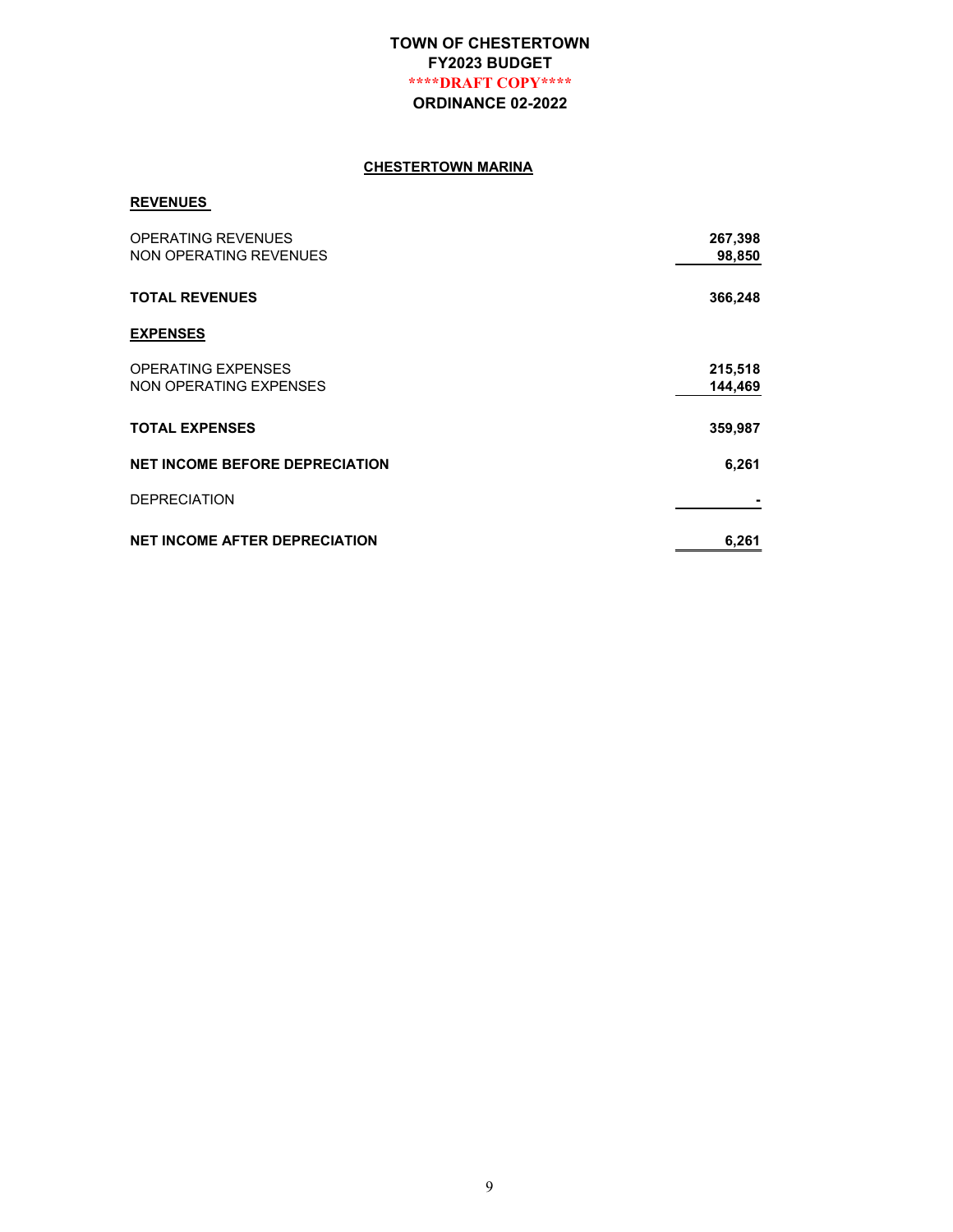#### OPERATING REVENUES

| <b>BOAT RAMP INCOME</b><br>PUMP OUT INCOME<br><b>TRAVEL LIFT INCOME</b><br><b>SLIP RENTAL</b><br><b>SUMMER STORAGE</b><br><b>WINTER STORAGE</b><br>UTILITIY INCOME | 5,000<br>400<br>600<br>75,000<br>10,000<br>8,500 |
|--------------------------------------------------------------------------------------------------------------------------------------------------------------------|--------------------------------------------------|
| <b>TRANSIENT SLIP RENTAL</b>                                                                                                                                       | 65,000                                           |
| <b>BOATING SUPPLIES</b>                                                                                                                                            | 1,500                                            |
| <b>FUEL DIESEL</b>                                                                                                                                                 | 35,000                                           |
| <b>FUEL GASOLINE</b>                                                                                                                                               | 50,000                                           |
| <b>RENTAL INCOME</b>                                                                                                                                               | 13,648                                           |
| <b>CANNON ST PIER RENT</b>                                                                                                                                         | 2,500                                            |
| OTHER INCOME (Finance Charges/Laundry Income)                                                                                                                      | 250                                              |
| <b>TOTAL OPERATING REVENUES</b>                                                                                                                                    | 267,398                                          |
| <b>OPERATING EXPENSES</b>                                                                                                                                          |                                                  |
| <b>SALARIES</b>                                                                                                                                                    | 79,619                                           |
| UNIFORMS / CLOTHING                                                                                                                                                | 500                                              |
| <b>MEDICAL &amp; LIFE INSURANCE</b><br><b>PAYROLL TAXES</b>                                                                                                        | 15,417                                           |
| ADVERTISING/LEGAL NOTICES                                                                                                                                          | 6,091<br>400                                     |
| <b>BOATING SUPPLIES</b>                                                                                                                                            | 1,000                                            |
| <b>CREDIT CARD DISCOUNTS</b>                                                                                                                                       | 25                                               |
| CONVENTIONS, MEETINGS & TRAVEL                                                                                                                                     | 150                                              |
| DUES AND SUBSCRIPTIONS                                                                                                                                             | 100                                              |
| <b>WORKMAN'S COMPENSATION</b>                                                                                                                                      | 1,022                                            |
| <b>FUEL MARINE DIESEL</b>                                                                                                                                          | 28,000                                           |
| <b>FUEL MARINE GASOLINE</b>                                                                                                                                        | 36,000                                           |
| <b>HOUSEKEEPING</b>                                                                                                                                                | 7,500                                            |
| <b>INSURANCE LIABILITY</b>                                                                                                                                         | 600                                              |
| <b>INSURANCE PROPERTY</b>                                                                                                                                          | 3,850                                            |
| <b>LEGAL FEES</b>                                                                                                                                                  | 250                                              |
| <b>LICENSES AND PERMITS</b>                                                                                                                                        | 150                                              |
| OFFICE SUPPLIES                                                                                                                                                    | 1,000                                            |
| <b>OPERATING SUPPLIES</b>                                                                                                                                          | 3,000                                            |
| <b>PENSION EXPENSE</b><br>R & M - BUILDING                                                                                                                         | 6,245                                            |
| R & M - EQUIPMENT                                                                                                                                                  | 1,000<br>2,000                                   |
| R & M - GROUNDS                                                                                                                                                    | 1,000                                            |
| R & M -DOCKS                                                                                                                                                       | 1,000                                            |
| <b>REAL ESTATE TAXES</b>                                                                                                                                           | 1,000                                            |
| <b>TELEPHONE</b>                                                                                                                                                   | 5,200                                            |
| <b>TRASH PICKUP</b>                                                                                                                                                | 1,400                                            |
| <b>ELECTRIC</b>                                                                                                                                                    | 8,000                                            |
| <b>WATER &amp; SEWER</b>                                                                                                                                           | 4,000                                            |
| HEAT                                                                                                                                                               |                                                  |
| <b>TOTAL OPERATING EXPENSES</b>                                                                                                                                    | 215,518                                          |
| <b>OPERATING INCOME (LOSS)</b>                                                                                                                                     | 51,880                                           |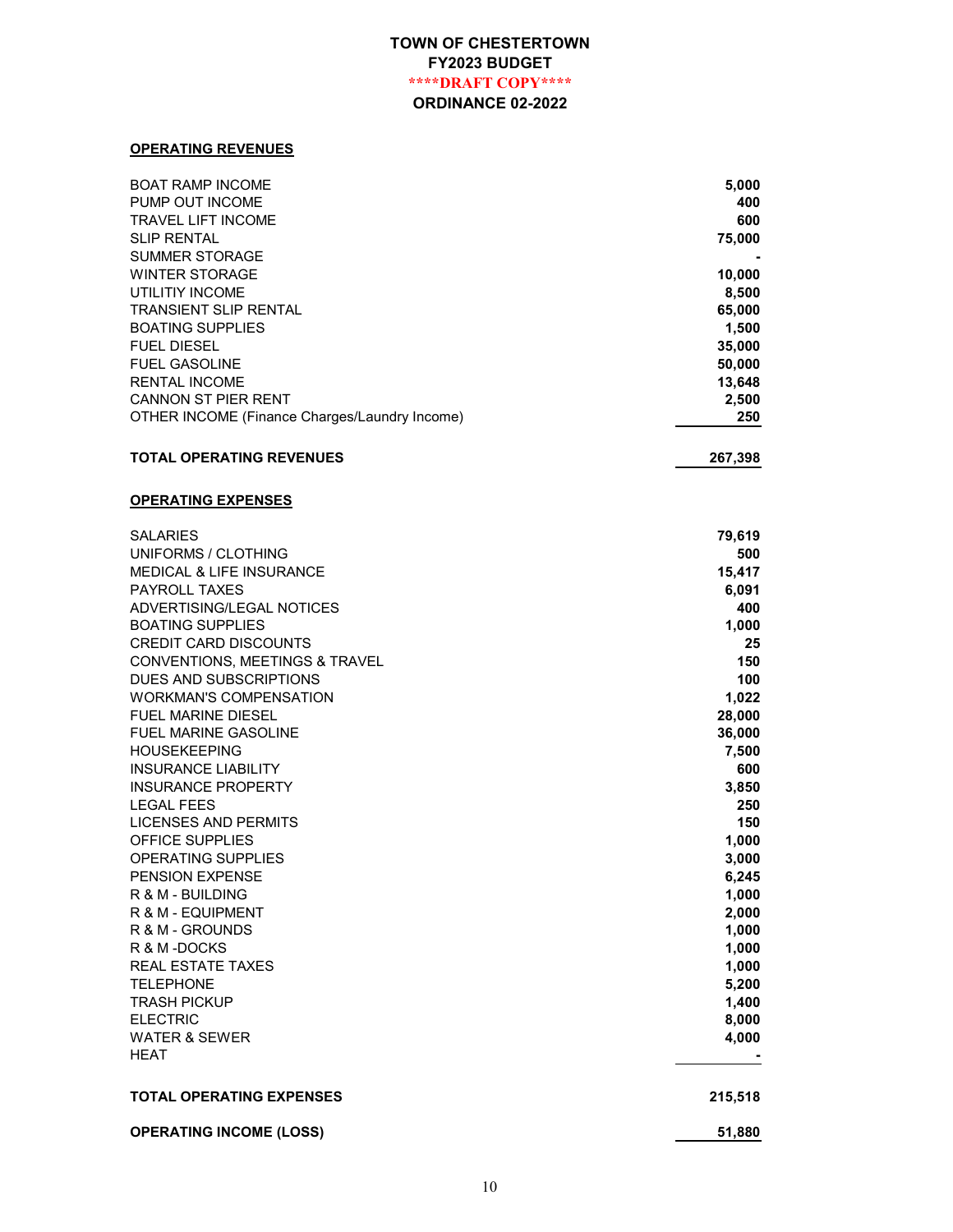# NONOPERATING REVENUE (EXPENSES)

| <b>INTEREST INCOME</b>                       | 50         |
|----------------------------------------------|------------|
| <b>LOAN ADMINISTRATION FEES</b>              | (1,891)    |
| <b>INTEREST EXPENSE</b>                      | (43, 778)  |
| PRINCIPAL REDUCTION                          | (98, 800)  |
| <b>TOTAL NONOPERATING REVENUE (EXPENSES)</b> | (144, 419) |
|                                              |            |
| <b>NET INCOME</b>                            | (92, 539)  |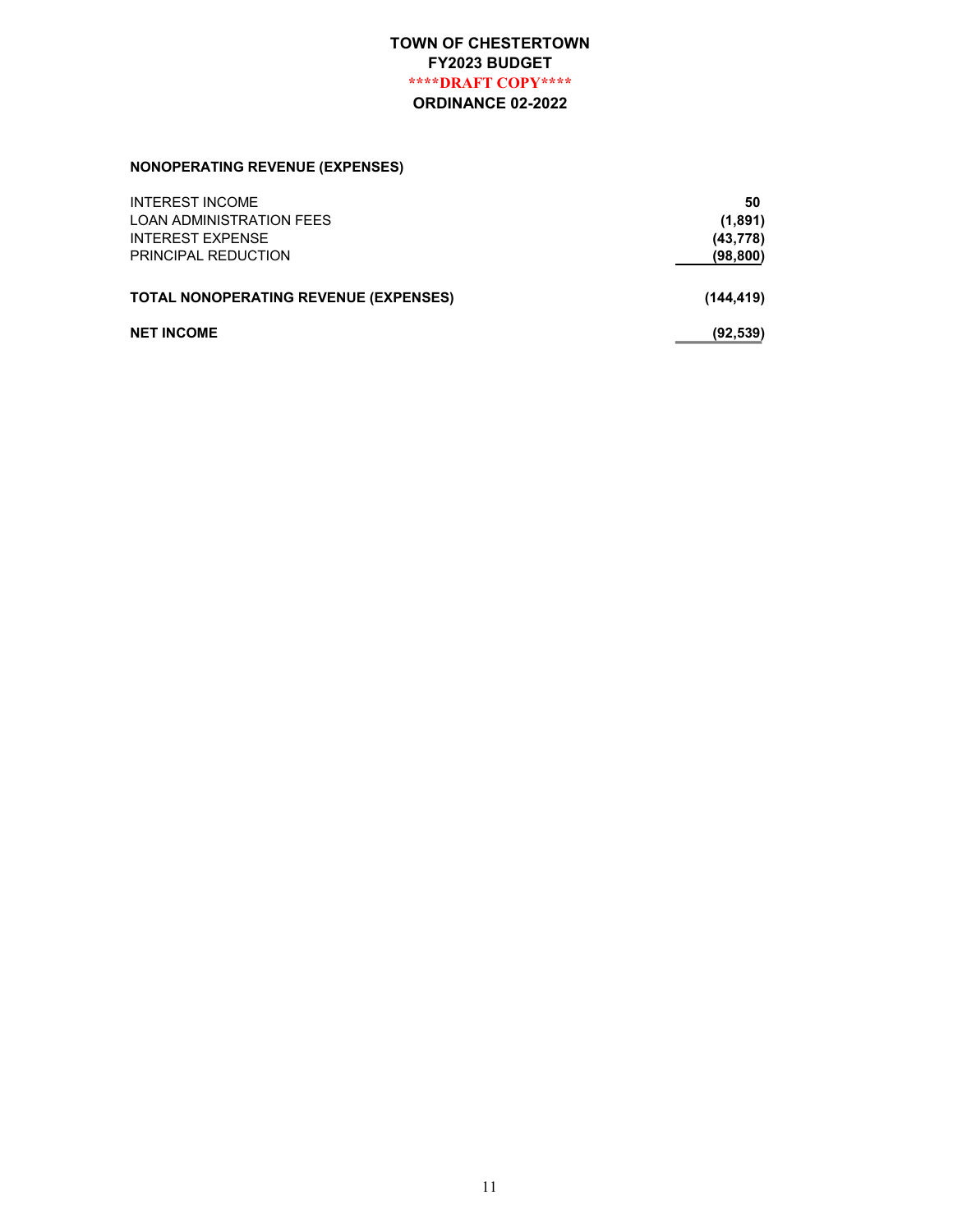#### CHESTERTOWN UTILITIES BUDGET

#### REVENUES 800-899

| <b>OPERATING REVENUES</b><br>NON OPERATING REVENUES | 1,810,900<br>250,000 |
|-----------------------------------------------------|----------------------|
| <b>TOTAL REVENUES</b>                               | 2,060,900            |
| <b>EXPENSES</b>                                     |                      |
| <b>OPERATING EXPENSES</b><br>NON OPERATING EXPENSES | 1,690,026<br>368,328 |
| <b>TOTAL EXPENSES</b>                               | 2,058,354            |
| <b>NET INCOME BEFORE DEPRECIATION</b>               | 2,546                |
| <b>DEPRECIATION</b>                                 | 665,000              |
| <b>NET INCOME AFTER DEPRECIATION</b>                | (662, 454)           |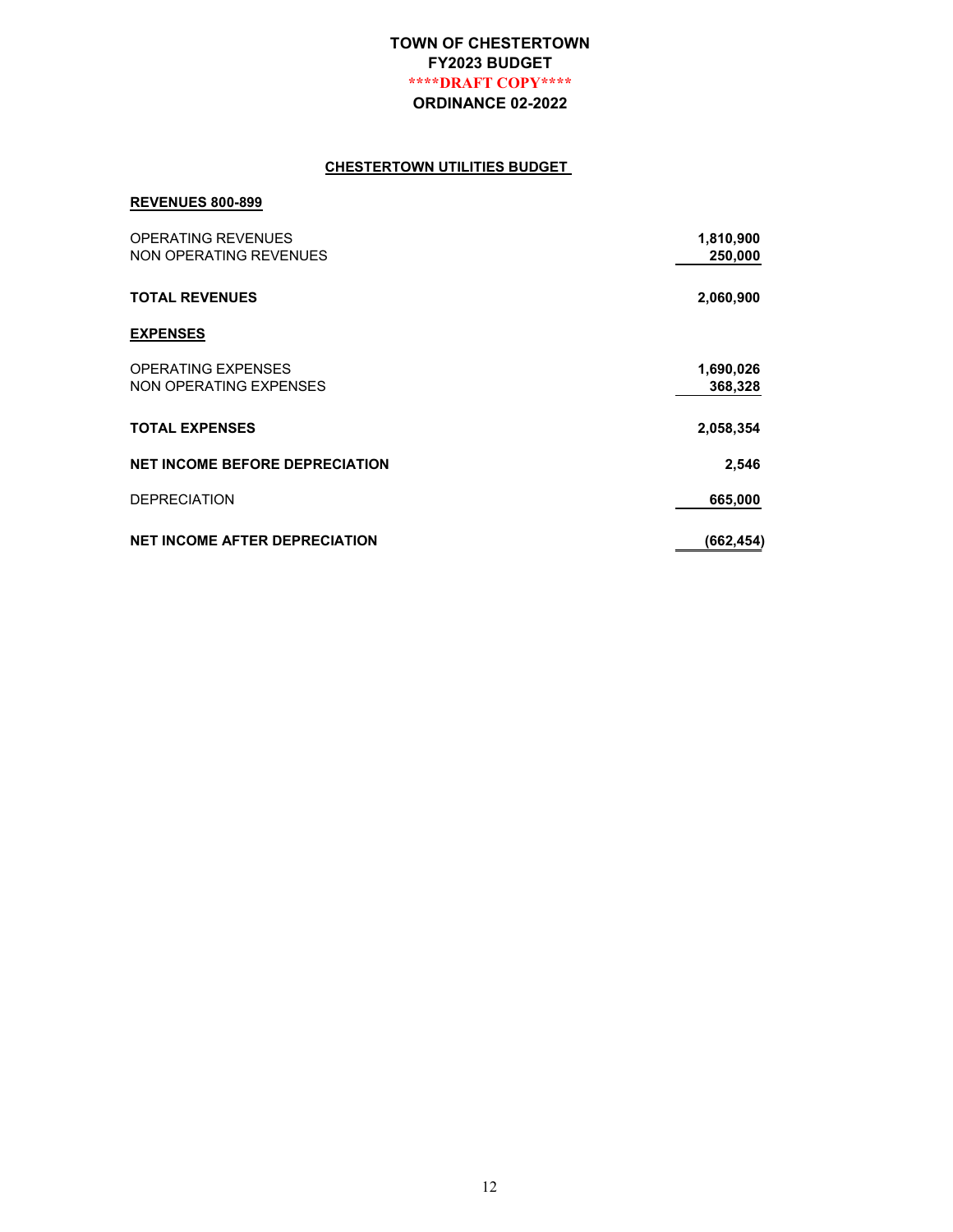#### OPERATING REVENUES

| SEWER SERVICE                                    | 820,500      |
|--------------------------------------------------|--------------|
| WATER SERVICE                                    | 847,850      |
| <b>METER PARTS</b>                               | 8,000        |
| <b>MOBILE TOWER LEASES</b>                       | 50,000       |
| PRIVATE INSTALLATIONS                            | 7,500        |
| <b>METER INSTALLATIONS</b>                       | 4,000        |
| LAGOON FARM RENTAL                               | 2,600        |
| QUAKER ESTATES/ COUNTRY CLUB REVENUE             | 47,000       |
| METER READINGS AND TURN OFF FEES                 | 4,550        |
| <b>INTEREST ON RESERVES</b>                      | 10,450       |
| INTEREST ON ACCOUNT RECEIVABLES                  | 7,500<br>750 |
| REFUND FEDERAL EXCISE TAX                        |              |
| FILLINGS SWIMMING POOLS                          | 200          |
| <b>TOTAL OPERATING REVENUES</b>                  | 1,810,900    |
| <b>NON OPERATING REVENUES</b>                    |              |
| <b>SEWER TAPS</b>                                | 100,000      |
| <b>GRANT REVENUE</b>                             | 30,000       |
| <b>WATER TAPS</b>                                | 120,000      |
| <b>NON OPERATING REVENUES</b>                    | 250,000      |
|                                                  |              |
| <b>OPERATING EXPENSES</b>                        |              |
| SALARIES                                         | 544,103      |
| SALARIES FINANCE DEPT                            | 75,932       |
| SALARIES MANAGER SCTY                            | 89,564       |
| <b>OVERTIME</b>                                  | 48,000       |
| <b>COUNCIL SALARIES</b>                          | 13,800       |
| <b>PAYROLL TAXES</b>                             | 59,012       |
| <b>WORKMEN'S COMPENSATION</b>                    | 12,558       |
| PENSION EXPENSE                                  | 85,479       |
| MEDICAL AND LIFE INSURANCE                       | 103,473      |
| RETIREE MEDICAL INSURANCE                        | 1,000        |
| ACCOUNTING AND AUDIT FEES                        | 11.150       |
| ADVERTISING/LEGAL NOTICES<br><b>BANK CHARGES</b> | 1,200        |
| <b>CHEMICALS</b>                                 | 66,000       |
| DATA PROCESSING FEES                             | 7,700        |
| DUES AND SUBSCRIPTIONS                           | 1,300        |
| GAS, OIL AND DIESEL                              | 15,000       |
| <b>INSURANCE - LIABILITY</b>                     | 9,700        |
| <b>INSURANCE - PROPERTY</b>                      | 6,200        |
| <b>BOND</b>                                      | 670          |
| HOSPITAL OIL SPILL                               | 8,000        |
| <b>LEGAL FEES</b>                                | 9,000        |
| <b>METER PARTS</b>                               | 20,000       |
| OFFICE SUPPLIES AND EXPENSE                      | 3,500        |
| POSTAGE                                          | 2,800        |